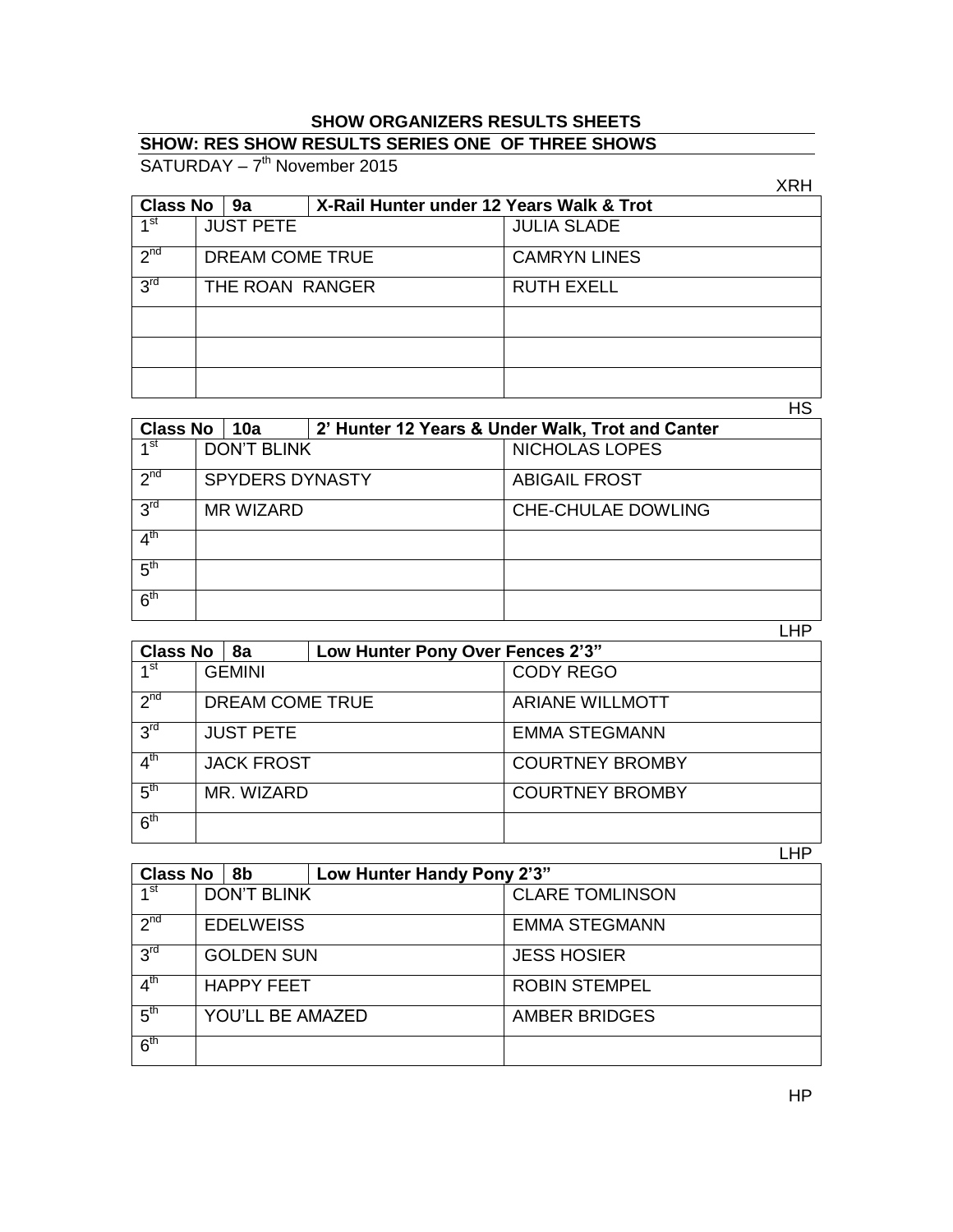| <b>Class No</b> |                    | <b>Hunter Pony Over Fences 2'6"</b><br>1a |  |                         |  |  |
|-----------------|--------------------|-------------------------------------------|--|-------------------------|--|--|
| 1 <sup>st</sup> | <b>DON'T BLINK</b> |                                           |  | <b>CLARE THOMLINSON</b> |  |  |
| $2^{nd}$        | <b>EDELWEISS</b>   |                                           |  | <b>EMMA STEGMANN</b>    |  |  |
| 3 <sup>rd</sup> | <b>GOLDEN SUN</b>  |                                           |  | <b>JESS HOSIER</b>      |  |  |
| 4 <sup>th</sup> | THE GUARDIAN       |                                           |  | <b>CHRISTIAN TRURAN</b> |  |  |
| 5 <sup>th</sup> |                    | <b>YOU'LL BE AMAZED</b>                   |  | <b>AMBER BRIDGES</b>    |  |  |
| 6 <sup>th</sup> |                    |                                           |  |                         |  |  |
|                 |                    |                                           |  | ΗP                      |  |  |

| Class No $ 1b$  |                    | <b>Hunter Handy Pony 2'6"</b> |                      |                         |  |
|-----------------|--------------------|-------------------------------|----------------------|-------------------------|--|
| 1 <sup>st</sup> |                    | <b>HAPPY FEET</b>             |                      | <b>ROBIN STEMPEL</b>    |  |
| 2 <sub>nd</sub> | THE GUARDIAN       |                               |                      | <b>CHRISTIAN TRURAN</b> |  |
| 3 <sup>rd</sup> | <b>DON'T BLINK</b> |                               |                      | <b>CLARE TOMLINSON</b>  |  |
| 4 <sup>th</sup> | <b>GOLDEN SUN</b>  |                               |                      | <b>JESS HOSIER</b>      |  |
| 5 <sup>th</sup> | YOU'LL BE AMAZED   |                               | <b>AMBER BRIDGES</b> |                         |  |
| 6 <sup>th</sup> |                    | CRÈME DE LA CREMA             |                      | <b>CANDYCE MARTINS</b>  |  |

| <b>Class No</b><br><b>Lead Line Equitation Under 8 Years</b><br>3a |                             |  |                 |                  |  |  |
|--------------------------------------------------------------------|-----------------------------|--|-----------------|------------------|--|--|
| ⊿st                                                                | <b>LOLA PIMENTEL-BARKER</b> |  | DREAM COME TRUE |                  |  |  |
| 2 <sup>nd</sup>                                                    | <b>ALI TAFUR</b>            |  |                 | <b>EDELWEISS</b> |  |  |
| 3 <sup>rd</sup>                                                    |                             |  |                 |                  |  |  |
| 4 <sup>th</sup>                                                    |                             |  |                 |                  |  |  |
| 5 <sup>th</sup>                                                    |                             |  |                 |                  |  |  |
| 6 <sup>th</sup>                                                    |                             |  |                 |                  |  |  |

XRH

| <b>Class No</b> | 9b                     | X-Rail Hunter, Under 12 Years, Flat - Walk, Trot & Canter |
|-----------------|------------------------|-----------------------------------------------------------|
| 1 <sup>st</sup> | <b>JUST PETE</b>       | <b>JULIA SLADE</b>                                        |
| $2^{nd}$        | <b>INDIGO ADAMSON</b>  | <b>MAXIMUS</b>                                            |
| 3 <sup>rd</sup> | DREAM COME TRUE        | <b>CAMRYN LINES</b>                                       |
| 4 <sup>th</sup> | <b>SPYDERS DYNASTY</b> | <b>KATYA WILLIAMSON</b>                                   |
| 5 <sup>th</sup> | MR. WIZARD             | <b>CHE-CHULAE DOWLING</b>                                 |
| 6 <sup>th</sup> | THE ROAN RANGER        | <b>RUTH EXELL</b>                                         |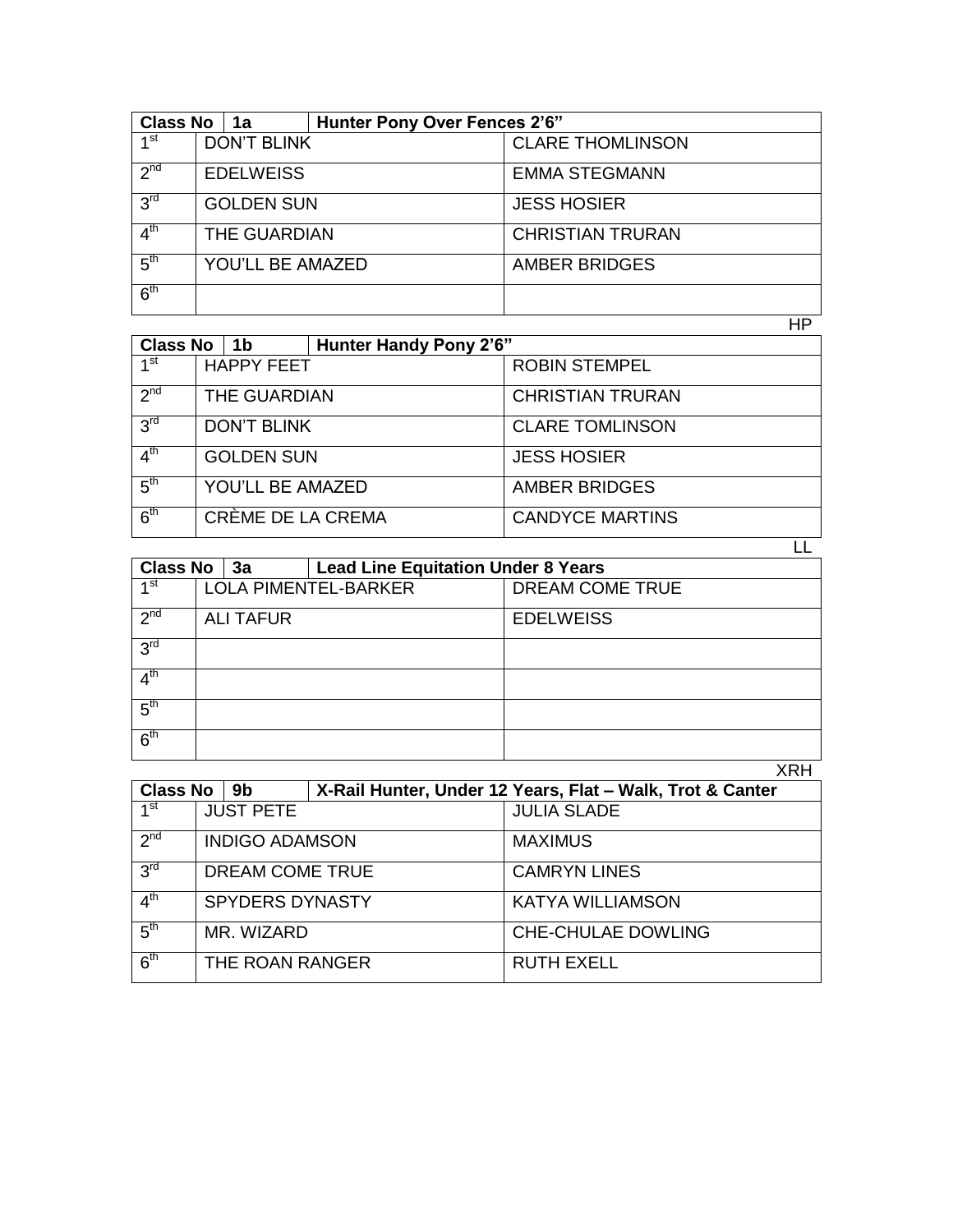| <b>Class No</b> |                  | <b>Walk &amp; Trot Equitation 10 Years &amp; Under</b><br>4a |  |                         |
|-----------------|------------------|--------------------------------------------------------------|--|-------------------------|
| ⊿st             |                  | <b>JUST PETE</b>                                             |  | <b>JULIA SLADE</b>      |
| 2 <sub>nd</sub> | <b>GEMINI</b>    |                                                              |  | <b>JADEN JOHNSTON</b>   |
| 3 <sup>rd</sup> | <b>MAXIMUS</b>   |                                                              |  | <b>INDIO ADAMSON</b>    |
| 4 <sup>th</sup> | DREAM COME TRUE  |                                                              |  | <b>CAMRYN LINES</b>     |
| 5 <sup>th</sup> | <b>EDELWEISS</b> |                                                              |  | <b>NATALIA TAFUR</b>    |
| 6 <sup>th</sup> |                  | <b>SPYDERS DYNASTY</b>                                       |  | <b>KATYA WILLIAMSON</b> |

HS

| <b>Class No</b><br> 10b |                    |  | Hunter Flat, 12 Years & Under -Walk, Trot & Canter |                       |  |  |
|-------------------------|--------------------|--|----------------------------------------------------|-----------------------|--|--|
| 1 <sup>st</sup>         | <b>DON'T BLINK</b> |  |                                                    | <b>NICHOLAS LOPES</b> |  |  |
| 2 <sub>nd</sub>         | <b>GEMINI</b>      |  |                                                    | <b>CODY REGO</b>      |  |  |
| 3 <sup>rd</sup>         | THE ROAN RANGER    |  |                                                    | <b>SKLYAR WHITE</b>   |  |  |
| 4 <sup>th</sup>         | MR. WIZARD         |  |                                                    | CHE-CHULAE DOWLING    |  |  |
| $5^{\text{th}}$         |                    |  |                                                    |                       |  |  |
| 6 <sup>th</sup>         |                    |  |                                                    |                       |  |  |
|                         |                    |  |                                                    | . HP                  |  |  |

| <b>Class No</b> |                         | 8с                 | <b>Low Hunter Pony Under Saddle</b> |                         |
|-----------------|-------------------------|--------------------|-------------------------------------|-------------------------|
| ⊿st             |                         | <b>DON'T BLINK</b> |                                     | <b>CLARE TOMLINSON</b>  |
| $2^{nd}$        |                         | THE GUARDIAN       |                                     | <b>CHRISTIAN TRURAN</b> |
| 3 <sup>rd</sup> | <b>YOU'LL BE AMAZED</b> |                    |                                     | <b>AMBER BRIDGES</b>    |
| 4 <sup>th</sup> | <b>HAPPY FEET</b>       |                    |                                     | <b>ROBIN STEMPEL</b>    |
| 5 <sup>th</sup> |                         | <b>GOLDEN SUN</b>  |                                     | <b>JESS HOSIER</b>      |
| 6 <sup>th</sup> |                         | CRÈME DE LA CREMA  |                                     | <b>CANDYCE MARTINS</b>  |

|                       |                     |                   |                                 | <b>HP</b>               |
|-----------------------|---------------------|-------------------|---------------------------------|-------------------------|
| <b>Class No</b><br>1с |                     |                   | <b>Hunter Pony Under Saddle</b> |                         |
| 1 <sup>st</sup>       | <b>DON'T BLINK</b>  |                   |                                 | <b>CLARE TOMLINSON</b>  |
| 2 <sub>nd</sub>       | <b>THE GUARDIAN</b> |                   |                                 | <b>CHRISTIAN TRURAN</b> |
| 3 <sup>rd</sup>       | YOU'LL BE AMAZED    |                   |                                 | <b>AMBER BRIDGES</b>    |
| 4 <sup>th</sup>       | <b>HAPPY FEET</b>   |                   |                                 | <b>ROBIN STEMPEL</b>    |
| 5 <sup>th</sup>       | <b>GOLDEN SUN</b>   |                   |                                 | <b>JESS HOSIER</b>      |
| 6 <sup>th</sup>       |                     | CRÈME DE LA CRÈME |                                 | <b>CANDYCE MARTINS</b>  |

WT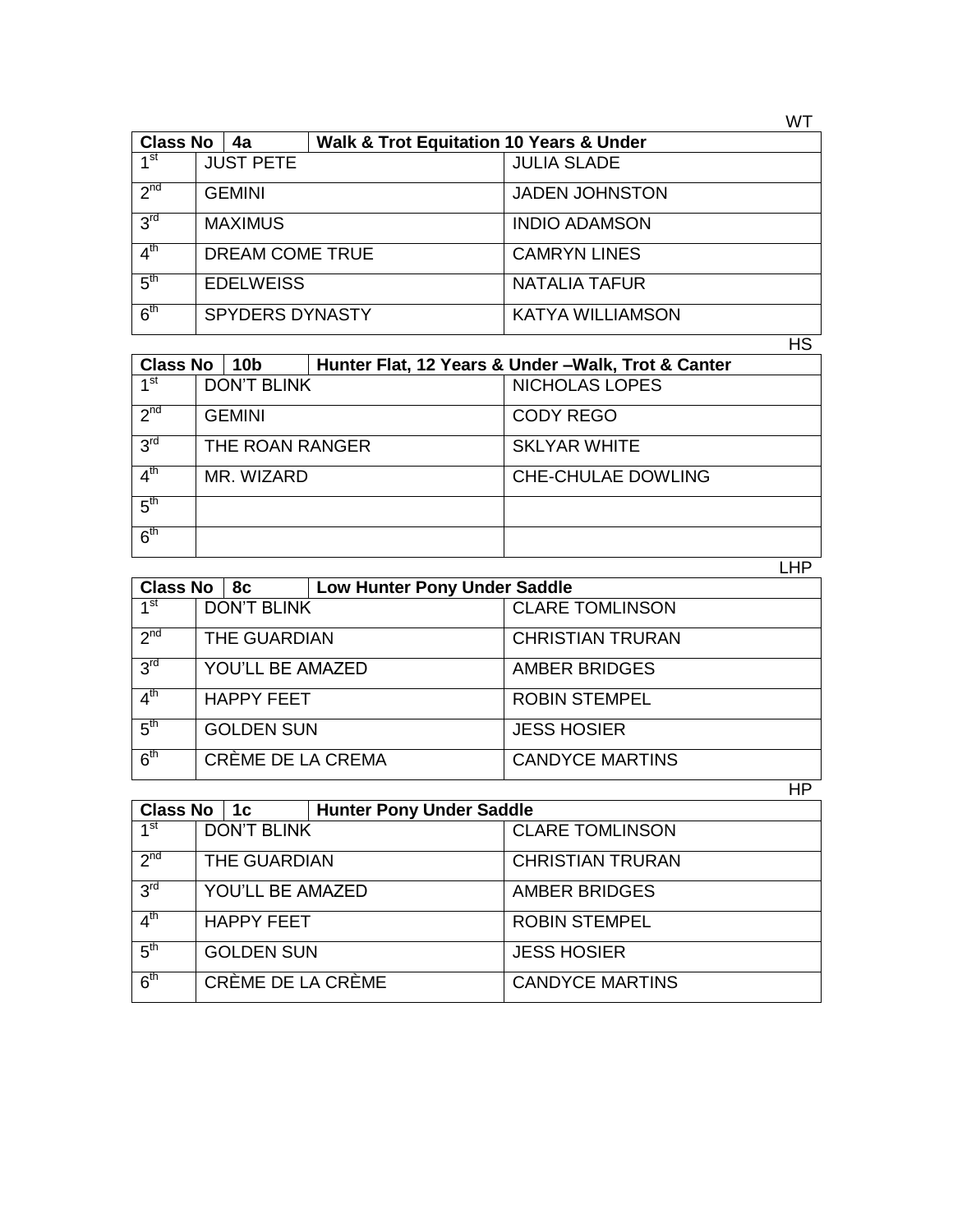LHH

| <b>Class No</b> | 14a                  | Low Hunter Horse Over Fences 2'9" |                          |
|-----------------|----------------------|-----------------------------------|--------------------------|
| 1 <sup>st</sup> | <b>WIRATORO</b>      |                                   | <b>KESLEY AMOS</b>       |
| 2 <sub>nd</sub> | <b>FACE OFF</b>      |                                   | <b>CINDY REDFORD</b>     |
| 3 <sup>rd</sup> | <b>FINNOMENAL AV</b> |                                   | <b>KIRISTA RABAIN</b>    |
| 4 <sup>th</sup> | <b>LET'S PLAY</b>    |                                   | <b>MICHAEL RODRIGUES</b> |
| 5 <sup>th</sup> | <b>MISHKA</b>        |                                   | <b>DALE ROCHESTER</b>    |
| 6 <sup>th</sup> |                      |                                   |                          |

LHH

| <b>Class No</b> | 14b                  | Low Hunter Handy Horse Over Fences 2'9" |                        |
|-----------------|----------------------|-----------------------------------------|------------------------|
| ⊿st             | <b>FINNOMENAL AV</b> |                                         | <b>KIRISTA RABAIN</b>  |
| 2 <sub>nd</sub> | <b>FACE OFF</b>      |                                         | <b>CINDY REDFORD</b>   |
| 3 <sup>rd</sup> | <b>LET'S PLAY</b>    |                                         | <b>EMILY ROWNTREE</b>  |
| 4 <sup>th</sup> | <b>FORZA</b>         |                                         | <b>MELINDA DECOSTA</b> |
| 5 <sup>th</sup> | <b>WIRATORO</b>      |                                         | <b>KELSEY AMOS</b>     |
| 6 <sup>th</sup> | <b>SIGHT UNSEEN</b>  |                                         | <b>TYLER LOPES</b>     |

JHH

| <b>Class No</b>          | 2a                   | <b>Junior Hunter Horse Over Fences</b> |                           |
|--------------------------|----------------------|----------------------------------------|---------------------------|
| 1 <sup>st</sup>          | DE LE VEGA           |                                        | <b>CASEY TRURAN</b>       |
| $2^{nd}$                 | <b>IN FASHION</b>    |                                        | <b>CLARE TOMLINSON</b>    |
| 3 <sup>rd</sup>          | <b>HEY DUDE</b>      |                                        | <b>CORTNEY BROMBY</b>     |
| $\mathbf{1}^{\text{th}}$ | <b>BOOM BOOM POW</b> |                                        | <b>KRISTEN BEAN</b>       |
| 5 <sup>th</sup>          | <b>MR. BENTLEY</b>   |                                        | <b>ELIZABETH MADEIROS</b> |
| 6 <sup>th</sup>          |                      |                                        |                           |

|                                   |                      |  |                                            | <b>JHH</b>                |  |  |
|-----------------------------------|----------------------|--|--------------------------------------------|---------------------------|--|--|
| <b>Class No</b><br>2 <sub>b</sub> |                      |  | Junior Hunter Handy Horse Over Fences 3'0" |                           |  |  |
| ⊿ st                              | <b>IN FASHION</b>    |  |                                            | <b>CLARE TOMLINSON</b>    |  |  |
| 2 <sub>nd</sub>                   | <b>HEY DUDE</b>      |  |                                            | <b>COURTNEY BROMBY</b>    |  |  |
| 3 <sup>rd</sup>                   | DE LE VEGA           |  |                                            | <b>CASEY TRURAN</b>       |  |  |
| 4 <sup>th</sup>                   | MR. BENTLEY          |  |                                            | <b>ELIZABETH MADEIROS</b> |  |  |
| 5 <sup>th</sup>                   | <b>BOOM BOOM POW</b> |  |                                            | <b>KRISTEN BEAN</b>       |  |  |
| 6 <sup>th</sup>                   |                      |  |                                            |                           |  |  |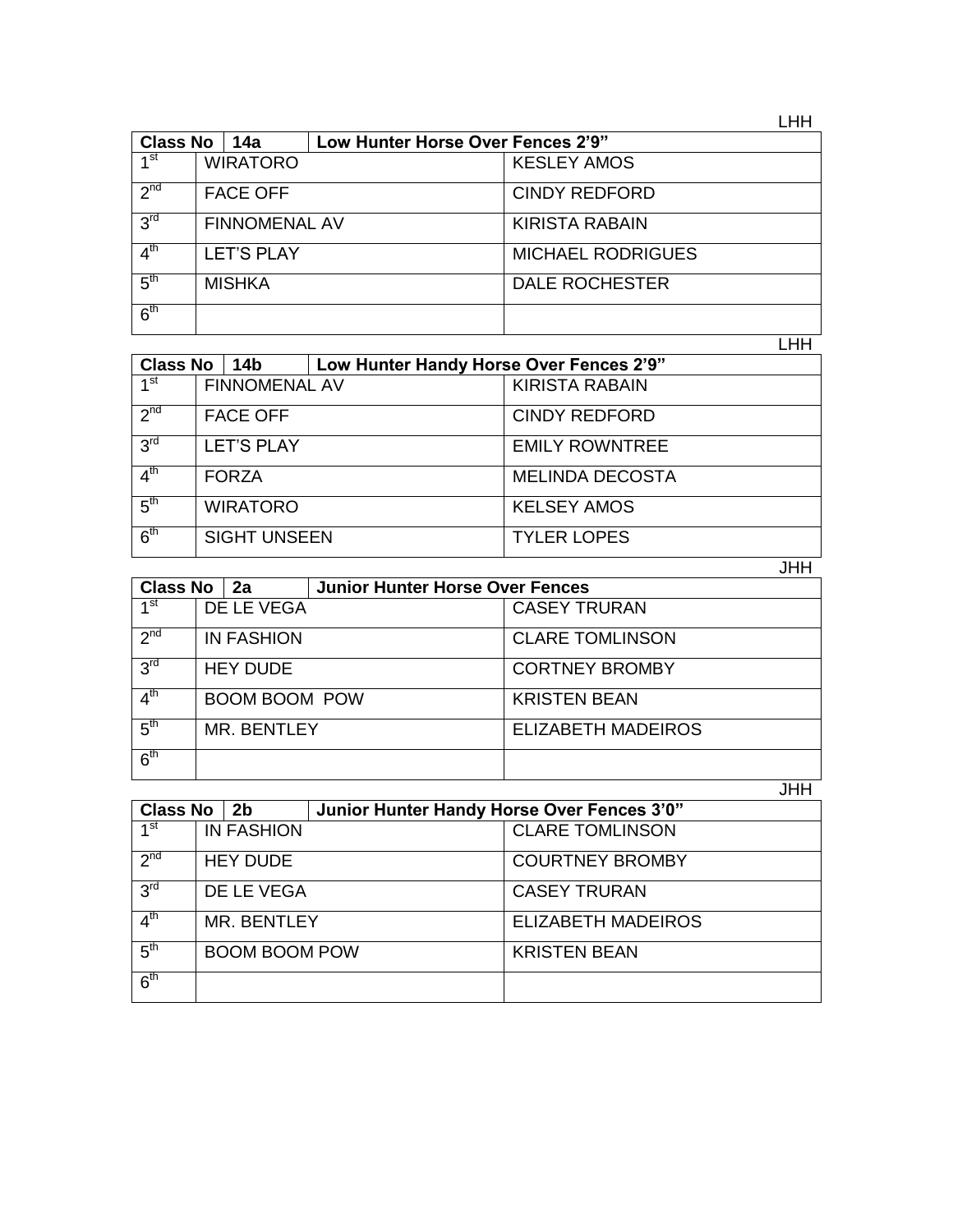WHH

| <b>Class No</b><br>  11a |                        |  | Working Hunter Over 15.2hh Over Fences 3'3" |                           |
|--------------------------|------------------------|--|---------------------------------------------|---------------------------|
| 1 <sup>st</sup>          | <b>MIDORI WF</b>       |  |                                             | <b>KIRISTA RABAIN</b>     |
| $2^{nd}$                 | <b>EMERSON</b>         |  |                                             | <b>PHILIP CORREIA</b>     |
| 3 <sup>rd</sup>          | <b>CAROLINA GOLD</b>   |  |                                             | <b>DALE ROCHESTER</b>     |
| $4^{\text{th}}$          | <b>TRES BEAU</b>       |  |                                             | <b>MICHAEL RODRIGUES</b>  |
| 5 <sup>th</sup>          | <b>BERMUDA COUNSEL</b> |  |                                             | <b>ALISON DER-FAGUNDO</b> |
| 6 <sup>th</sup>          |                        |  |                                             |                           |

WHH

| <b>Class No</b><br>11 <sub>b</sub> |                        |  | Working Hunter Handy Horse Over 15.2 O/F 3'3" |                          |  |
|------------------------------------|------------------------|--|-----------------------------------------------|--------------------------|--|
| ⊿st                                | <b>EMERSON</b>         |  |                                               | PHILIP CORREIA           |  |
| 2 <sub>nd</sub>                    | <b>MIDORI WF</b>       |  |                                               | <b>KIRISA RABAIN</b>     |  |
| 3 <sup>rd</sup>                    | <b>CAROLINA GOLD</b>   |  |                                               | <b>DALE ROCHESTER</b>    |  |
| $4^{\text{th}}$                    | <b>TRES BEAU</b>       |  |                                               | <b>MICHAEL RODRIGUES</b> |  |
| 5 <sup>th</sup>                    | <b>BERMUDA COUNSEL</b> |  |                                               | ALISON DYER-FAGUNDO      |  |
| 6 <sup>th</sup>                    |                        |  |                                               |                          |  |
|                                    |                        |  |                                               |                          |  |

| <b>Class No</b> | 14с                 | <b>Low Hunter Horse Under Saddle</b> |                        |  |
|-----------------|---------------------|--------------------------------------|------------------------|--|
| ⊿st             | <b>FORZA</b>        |                                      | <b>MELINDA DECOSTA</b> |  |
| 2 <sup>nd</sup> | <b>FACE OFF</b>     |                                      | <b>CINDY REDFORD</b>   |  |
| 3 <sup>rd</sup> | <b>LET'SPLAY</b>    |                                      | <b>EMILY ROWNTREE</b>  |  |
| 4 <sup>th</sup> | <b>WIRATORO</b>     |                                      | <b>KELSEY AMOS</b>     |  |
| 5 <sup>th</sup> | <b>SIGHT UNSEEN</b> |                                      | <b>TYLER LOPES</b>     |  |
| 6 <sup>th</sup> |                     |                                      |                        |  |
|                 |                     |                                      | JHH                    |  |

|                 |                      |                   |                                         | .                         |
|-----------------|----------------------|-------------------|-----------------------------------------|---------------------------|
| <b>Class No</b> |                      | 2c                | <b>Junior Hunter Horse Under Saddle</b> |                           |
| ⊿st             |                      | DE LE VEGA        |                                         | <b>CASEY TRURAN</b>       |
| 2 <sub>nd</sub> |                      | <b>IN FASHION</b> |                                         | <b>CLARE TOMLINSON</b>    |
| 3 <sup>rd</sup> |                      | MR. BENTLEY       |                                         | <b>ELIZABETH MADEIROS</b> |
| 4 <sup>th</sup> | <b>HEY DUDE</b>      |                   |                                         | <b>COURTNEY BROMBY</b>    |
| 5 <sup>th</sup> | <b>BOOM BOOM POW</b> |                   |                                         | <b>KRISTEN BEAN</b>       |
| 6 <sup>th</sup> |                      |                   |                                         |                           |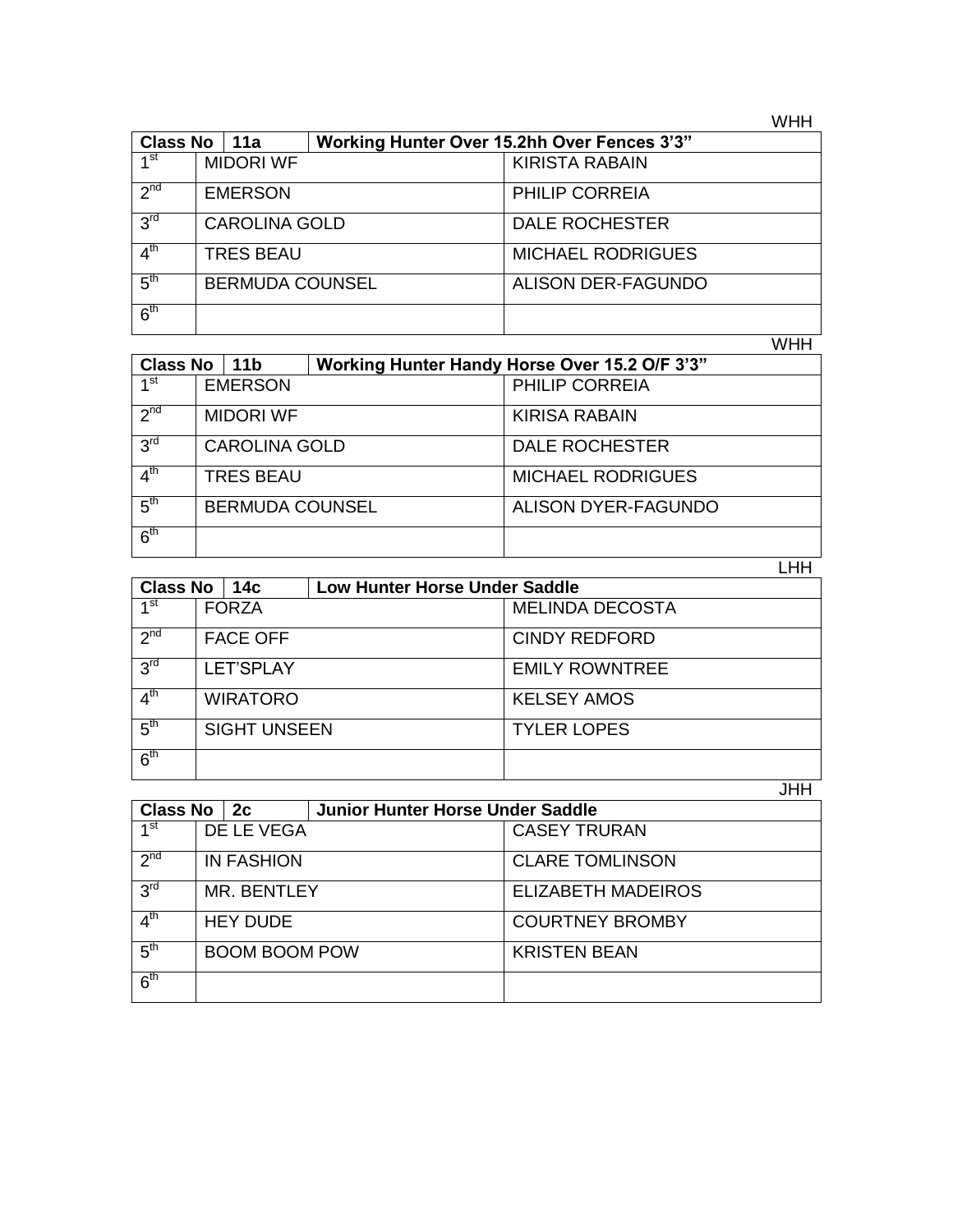**WHH** 

| Class No $ 11c$ |                        |  | Working Hunter Horse Over 15.2 Under Saddle |                       |  |
|-----------------|------------------------|--|---------------------------------------------|-----------------------|--|
| ⊿ st            | <b>MIDORI WF</b>       |  |                                             | <b>KIRISTA RABAIN</b> |  |
| 2 <sup>nd</sup> | <b>EMERSON</b>         |  |                                             | PHILIP CORREIA        |  |
| 3 <sup>rd</sup> | <b>CAROLINA GOLD</b>   |  |                                             | <b>DALE ROCHESTER</b> |  |
| 4 <sup>th</sup> | <b>BERMUDA COUNSEL</b> |  |                                             | ALISON DYER-FAGUNDO   |  |
| 5 <sup>th</sup> |                        |  |                                             |                       |  |
| 6 <sup>th</sup> |                        |  |                                             |                       |  |

| Class No 29       |                      |  | Hunter Classic - Fences 2' to 3'0" |  |
|-------------------|----------------------|--|------------------------------------|--|
| $\overline{4}$ st | <b>NOT AVAILABLE</b> |  |                                    |  |
| 2 <sup>nd</sup>   |                      |  |                                    |  |
| 3 <sup>rd</sup>   |                      |  |                                    |  |
| 4 <sup>th</sup>   |                      |  |                                    |  |
| $5^{\text{th}}$   |                      |  |                                    |  |
| 6 <sup>th</sup>   |                      |  |                                    |  |

## **SUNDAY 8 th November 2015**

|                 |                |                 |                               |  | Χ |
|-----------------|----------------|-----------------|-------------------------------|--|---|
| <b>Class No</b> |                | $\overline{27}$ | X-Rail Jumper Under 12 Years  |  |   |
| $\mathbf{A}$ st |                |                 | <b>CANCELLED INSUFFICIENT</b> |  |   |
| 2 <sup>nd</sup> | <b>ENTRIES</b> |                 |                               |  |   |
| 3 <sup>rd</sup> |                |                 |                               |  |   |
| 4 <sup>th</sup> |                |                 |                               |  |   |
| 5 <sup>th</sup> |                |                 |                               |  |   |
| 6 <sup>th</sup> |                |                 |                               |  |   |
|                 |                |                 |                               |  |   |

| Class No $ 12 $ |                               |  | 2' Jumper 12 Years & Under FEI Art 238.2.1 |  |  |  |
|-----------------|-------------------------------|--|--------------------------------------------|--|--|--|
| 1 <sup>st</sup> | <b>CANCELLED INSUFFICIENT</b> |  |                                            |  |  |  |
| 2 <sub>nd</sub> | <b>ENTRIES</b>                |  |                                            |  |  |  |
| 3 <sup>rd</sup> |                               |  |                                            |  |  |  |
| 4 <sup>th</sup> |                               |  |                                            |  |  |  |
| 5 <sup>th</sup> |                               |  |                                            |  |  |  |
| 6 <sup>th</sup> |                               |  |                                            |  |  |  |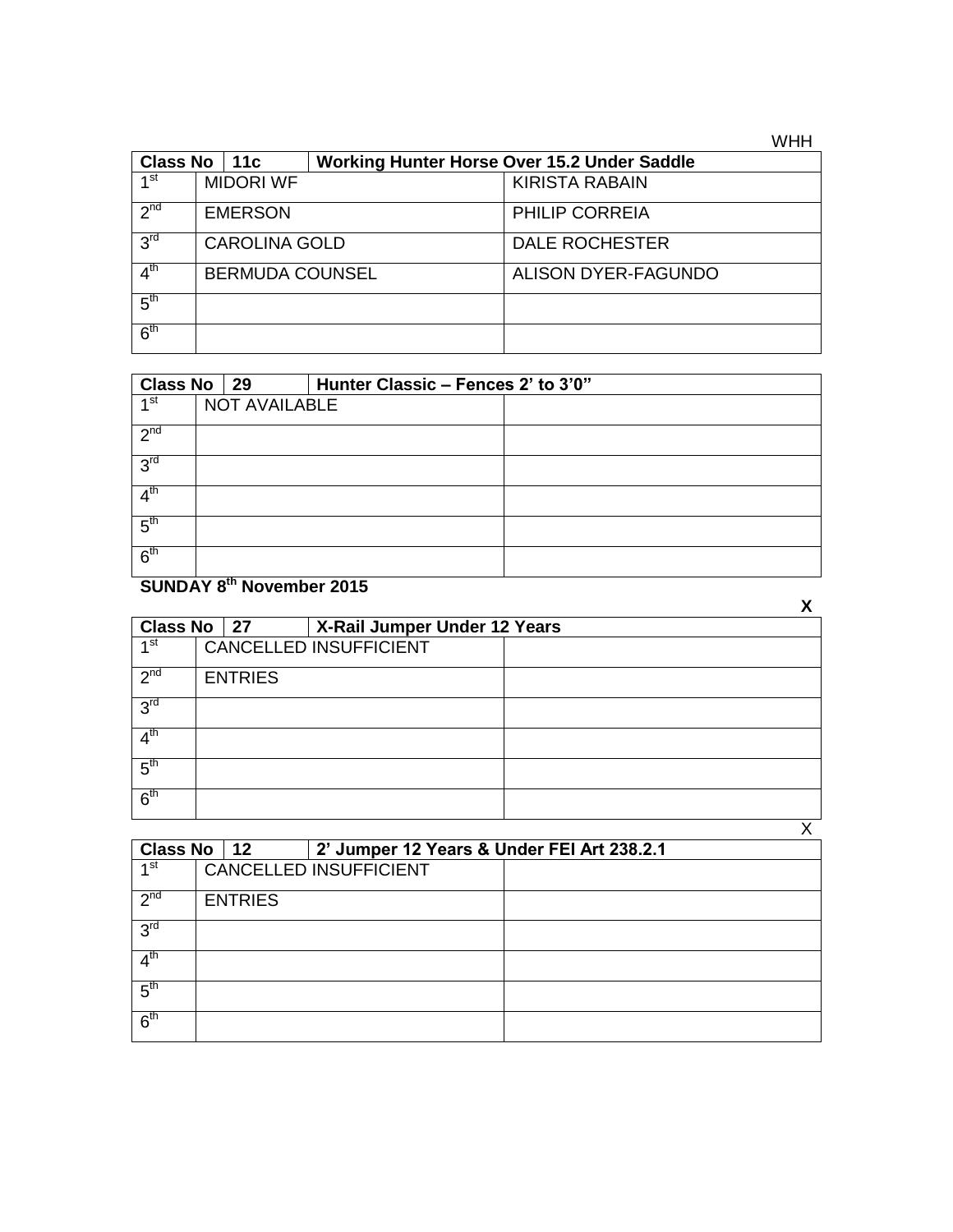| <b>Class No</b> | 13                  | 2'3" Puddle Jumper, Open FEI Art 238.2.1 |                        |
|-----------------|---------------------|------------------------------------------|------------------------|
| 1 <sup>st</sup> | <b>RUM N GINGER</b> |                                          | <b>CANDYCE MARTINS</b> |
| 2 <sup>nd</sup> | YOU'LL BE AMAZED    |                                          | <b>AMBER BRIDGES</b>   |
| 3 <sup>rd</sup> | DREAM COME TRUE     |                                          | <b>ARIANE WILLMOTT</b> |
| 4 <sup>th</sup> | <b>WIRATORO</b>     |                                          | <b>KELSEY AMOS</b>     |
| 5 <sup>th</sup> | <b>BEETHOVEN</b>    |                                          | <b>EMILY COX</b>       |
| 6 <sup>th</sup> |                     |                                          |                        |

| <b>Class No</b>  | 6a                     | Junior Equitation Under 12 Years O/F 2'3" |                         |
|------------------|------------------------|-------------------------------------------|-------------------------|
| 1 <sub>st</sub>  | <b>ARIANE WILLMOTT</b> |                                           | <b>DREAM COME TRUE</b>  |
| 2 <sub>nd</sub>  | <b>EMILY COX</b>       |                                           | <b>BEETHOVEN</b>        |
| 3 <sup>rd</sup>  | <b>CODY REGO</b>       |                                           | <b>GEMINI</b>           |
| 4 <sup>th</sup>  | NICHOLAS LOPES         |                                           | <b>DON'T BLINK</b>      |
| $-5^{\text{th}}$ | <b>AMBER BRIDGES</b>   |                                           | <b>YOU'LL BE AMAZED</b> |
| 6 <sup>th</sup>  |                        |                                           |                         |
|                  |                        |                                           | SSE                     |

| <b>Class No</b><br>  17a |                       |  |  | Short Stirrup Equitation 12 years & Under O/F 2'6" |
|--------------------------|-----------------------|--|--|----------------------------------------------------|
| ⊿ st                     | ELEANOR COX           |  |  | <b>FACE OFF</b>                                    |
| 2 <sub>nd</sub>          | <b>EMILY ROWNTREE</b> |  |  | <b>LET'S PLAY</b>                                  |
| 3 <sup>rd</sup>          | <b>EMMA STEGMANN</b>  |  |  | <b>EDELWEISS</b>                                   |
| 4 <sup>th</sup>          | <b>JOLIE CRISSON</b>  |  |  | <b>TRES BEAU</b>                                   |
| 5 <sup>th</sup>          |                       |  |  |                                                    |
| 6 <sup>th</sup>          |                       |  |  |                                                    |
|                          |                       |  |  |                                                    |

| <b>Class No</b><br>∣ 18    |                     |  | Pony Jumper 2'6 - FEI Art 238.2.2 |                         |
|----------------------------|---------------------|--|-----------------------------------|-------------------------|
| ⊿st                        | <b>RUM N GINGER</b> |  |                                   | <b>CANDYCE MARTINS</b>  |
| $2^{nd}$                   | YOU'LL BE AMAZED    |  |                                   | <b>AMBER BRIDGES</b>    |
| 3 <sup>rd</sup>            | <b>ARMY BOY</b>     |  |                                   | <b>GRACE COFFEY</b>     |
| $4^{\overline{\text{th}}}$ | THE GUARDIAN        |  |                                   | <b>CHRISTIAN TRURAN</b> |
| 5 <sup>th</sup>            |                     |  |                                   |                         |
| 6 <sup>th</sup>            |                     |  |                                   |                         |

 $\overline{X}$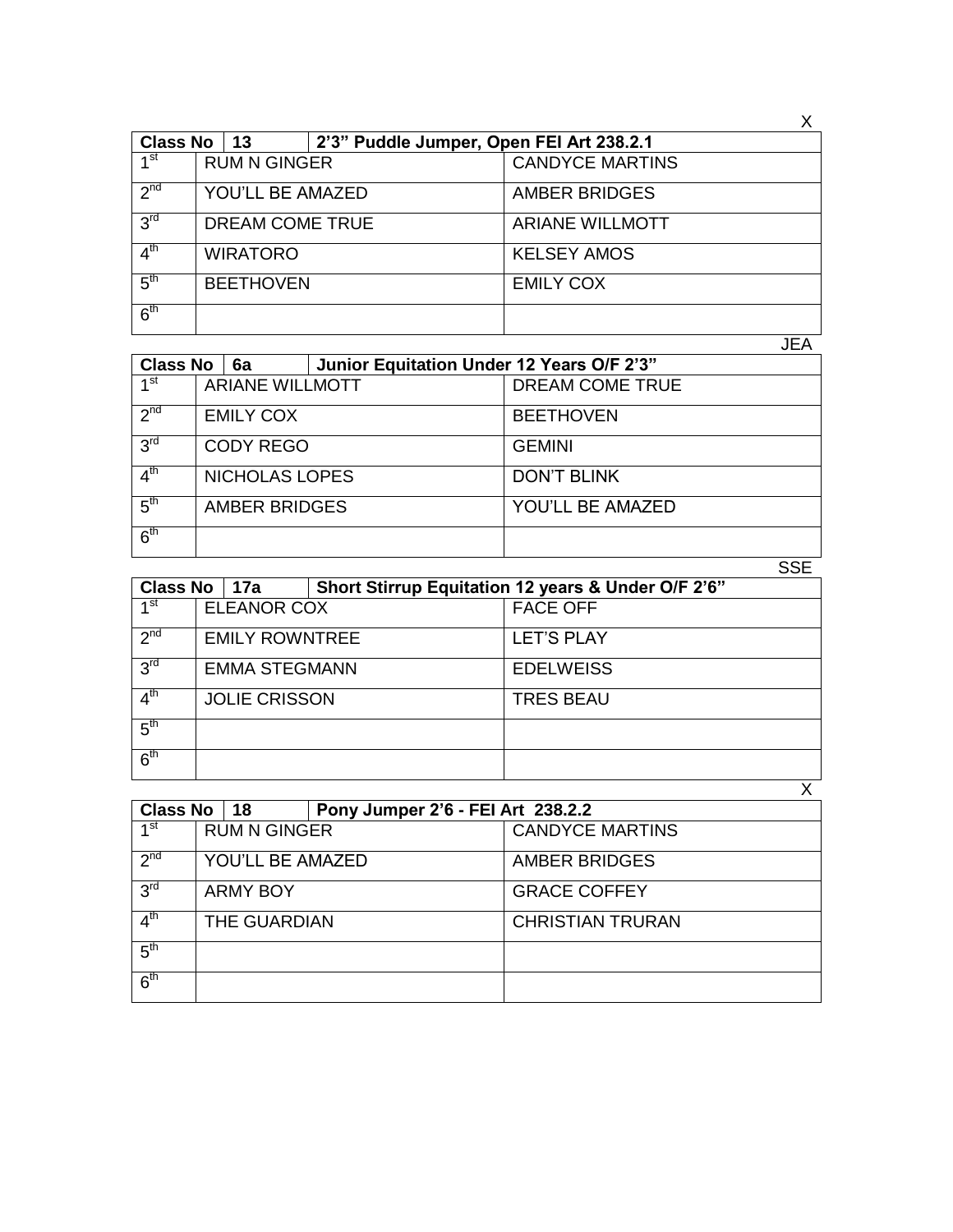| ۰, | ۰, |
|----|----|
|----|----|

| <b>Class No</b> | 5a                      | Junior Equitation 12-14 Over Fences 2'9" |                    |
|-----------------|-------------------------|------------------------------------------|--------------------|
| 1 <sup>st</sup> | <b>CLAIRE THOLINSON</b> |                                          | <b>IN FASHION</b>  |
| $2^{nd}$        | <b>COURTNEY BROMBY</b>  |                                          | <b>HEY DUDE</b>    |
| 3 <sup>rd</sup> | <b>ROBIN STEMPEL</b>    |                                          | <b>HAPPY FEET</b>  |
| 4 <sup>th</sup> | <b>CHRISTIAN TRURAN</b> |                                          | DE LA VEGA         |
| 5 <sup>th</sup> | <b>SAMANTHA STEMPEL</b> |                                          | <b>LET'S PLACE</b> |
| 6 <sup>th</sup> | <b>KAYLA BARDGETT</b>   |                                          | <b>ARMY BOY</b>    |

JEC

| Class No   7a   |                           |  | Junior Equitation 15-18 Yrs Over Fences 3'0" |                      |
|-----------------|---------------------------|--|----------------------------------------------|----------------------|
| 1 <sup>st</sup> | <b>CASEY TRURAN</b>       |  |                                              | DE LE VEGA           |
| 2 <sub>nd</sub> | <b>ELIZABETH MADEIROS</b> |  |                                              | <b>MR. BENTLEY</b>   |
| 3 <sup>rd</sup> | <b>KRISEN BEAN</b>        |  |                                              | <b>BOOM BOOM POW</b> |
| 4 <sup>th</sup> | <b>LUCAS BRIDGES</b>      |  |                                              | AD LIB               |
| 5 <sup>th</sup> |                           |  |                                              |                      |
| 6 <sup>th</sup> |                           |  |                                              |                      |
|                 |                           |  |                                              |                      |

|                 | <b>Class No</b><br> 19       |                 | Horse & Pony Jumping 2'9" to 3'0", Open |                      |                           |
|-----------------|------------------------------|-----------------|-----------------------------------------|----------------------|---------------------------|
| $1^{\rm st}$    | <b>BOOM BOOM POW</b>         |                 |                                         | <b>KRISTEN EEAN</b>  |                           |
| 2 <sup>nd</sup> | <b>YOU"LL BE AMAZED</b>      |                 |                                         |                      | <b>LUCAS BRIDGES</b>      |
| 3 <sup>rd</sup> | <b>HELSINKI V/D HEFFNICK</b> |                 |                                         |                      | <b>BEVIS TETLOW</b>       |
| 4 <sup>th</sup> | AD LIB                       |                 |                                         | <b>LINDSAY SOUSA</b> |                           |
| 5 <sup>th</sup> | MR. BENTLEY                  |                 |                                         |                      | <b>ELIZABETH MADEIROS</b> |
| 6 <sup>th</sup> |                              | NEW TO THE CITY |                                         |                      | <b>ABBY BARDGETT</b>      |

|                 |                       |  |                                          | AE               |
|-----------------|-----------------------|--|------------------------------------------|------------------|
| Class No   15a  |                       |  | <b>Adult Equitation Over Fences 3'0"</b> |                  |
| 1 <sup>st</sup> | <b>KIRISTA RABAIN</b> |  |                                          | <b>MIDORI WF</b> |
| 2 <sup>nd</sup> | <b>TYLER LOPES</b>    |  |                                          | NEW TO THE CITY  |
| 3 <sup>rd</sup> |                       |  |                                          |                  |
| $4^{\text{th}}$ |                       |  |                                          |                  |
| 5 <sup>th</sup> |                       |  |                                          |                  |
| 6 <sup>th</sup> |                       |  |                                          |                  |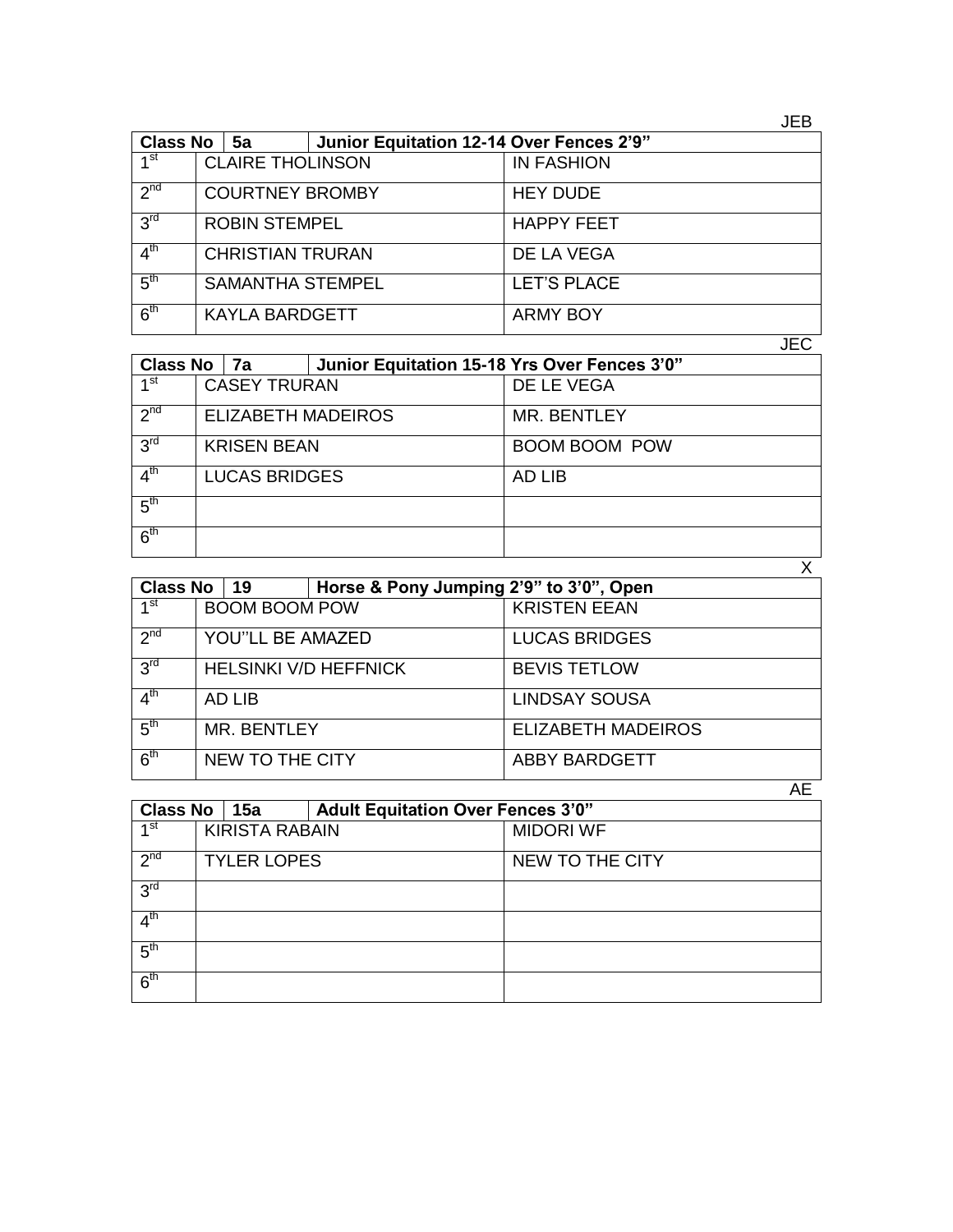| <b>Class No</b>    |                       | 15 <sub>b</sub> | <b>Adult Equitation</b> |                  |
|--------------------|-----------------------|-----------------|-------------------------|------------------|
| $\triangleleft$ st | <b>TYLER LOPES</b>    |                 |                         | <b>HEY DUDE</b>  |
| 2 <sub>nd</sub>    | <b>KIRISTA RABAIN</b> |                 |                         | <b>MIDORI WF</b> |
| 3 <sup>rd</sup>    |                       |                 |                         |                  |
| 4 <sup>th</sup>    |                       |                 |                         |                  |
| 5 <sup>th</sup>    |                       |                 |                         |                  |
| 6 <sup>th</sup>    |                       |                 |                         |                  |

JEC

| <b>Class No</b> |                           | <b>Junior Equitation 15-18 Years</b><br>7b |  |                    |
|-----------------|---------------------------|--------------------------------------------|--|--------------------|
| ⊿st             | <b>CASEY TRURAN</b>       |                                            |  | DE LE VEGA         |
| 2 <sub>nd</sub> | <b>ELIZABETH MADEIROS</b> |                                            |  | <b>MR. BENTLEY</b> |
| 3 <sup>rd</sup> | <b>KRISTEN BEAN</b>       |                                            |  | <b>FACE OFF</b>    |
| 4 <sup>th</sup> | <b>LUCAS BRIDGES</b>      |                                            |  | AD LIB             |
| 5 <sup>th</sup> |                           |                                            |  |                    |
| 6 <sup>th</sup> |                           |                                            |  |                    |
|                 |                           |                                            |  | JEB                |

| <b>Class No</b><br>5b |                         |                        | <b>Junior Equitation 12-14 Years</b> |                   |
|-----------------------|-------------------------|------------------------|--------------------------------------|-------------------|
| ⊿st                   | <b>CLARE TOMLINSON</b>  |                        |                                      | <b>IN FASHION</b> |
| 2 <sup>nd</sup>       |                         | <b>COURTNEY BROMBY</b> |                                      | <b>HEY DUDE</b>   |
| 3 <sup>rd</sup>       | <b>CHRISTIAN TRURAN</b> |                        |                                      | THE GUARDIAN      |
| $4^{\text{th}}$       | <b>SAMANTHA STEMPEL</b> |                        |                                      | <b>LET'S PLAY</b> |
| 5 <sup>th</sup>       |                         | <b>ROBIN STEMPEL</b>   |                                      | <b>HAPPY FEET</b> |
| 6 <sup>th</sup>       | <b>CANDYCE MARTINS</b>  |                        |                                      | CRÈME DE LA CREME |
|                       |                         |                        |                                      |                   |

|                            |                       |                                                    | ◡◡∟               |
|----------------------------|-----------------------|----------------------------------------------------|-------------------|
| <b>Class No</b>            | 17b                   | <b>Short Stirrup Equitation 12 Yrs &amp; Under</b> |                   |
| $1^{\overline{\text{st}}}$ | <b>EMMAL STEGMANN</b> |                                                    | <b>JUST PETE</b>  |
| $2^{nd}$                   | <b>ELEANOR COX</b>    |                                                    | <b>FACE OFF</b>   |
| 3 <sup>rd</sup>            | <b>EMILY ROWNTREE</b> |                                                    | <b>LE'TS PLAY</b> |
| 4 <sup>th</sup>            | <b>JOLIE CRISSON</b>  |                                                    | <b>TRES BEAU</b>  |
| 5 <sup>th</sup>            | <b>GRACE COFFEY</b>   |                                                    | <b>ARMY BOY</b>   |
| 6 <sup>th</sup>            |                       |                                                    |                   |

AE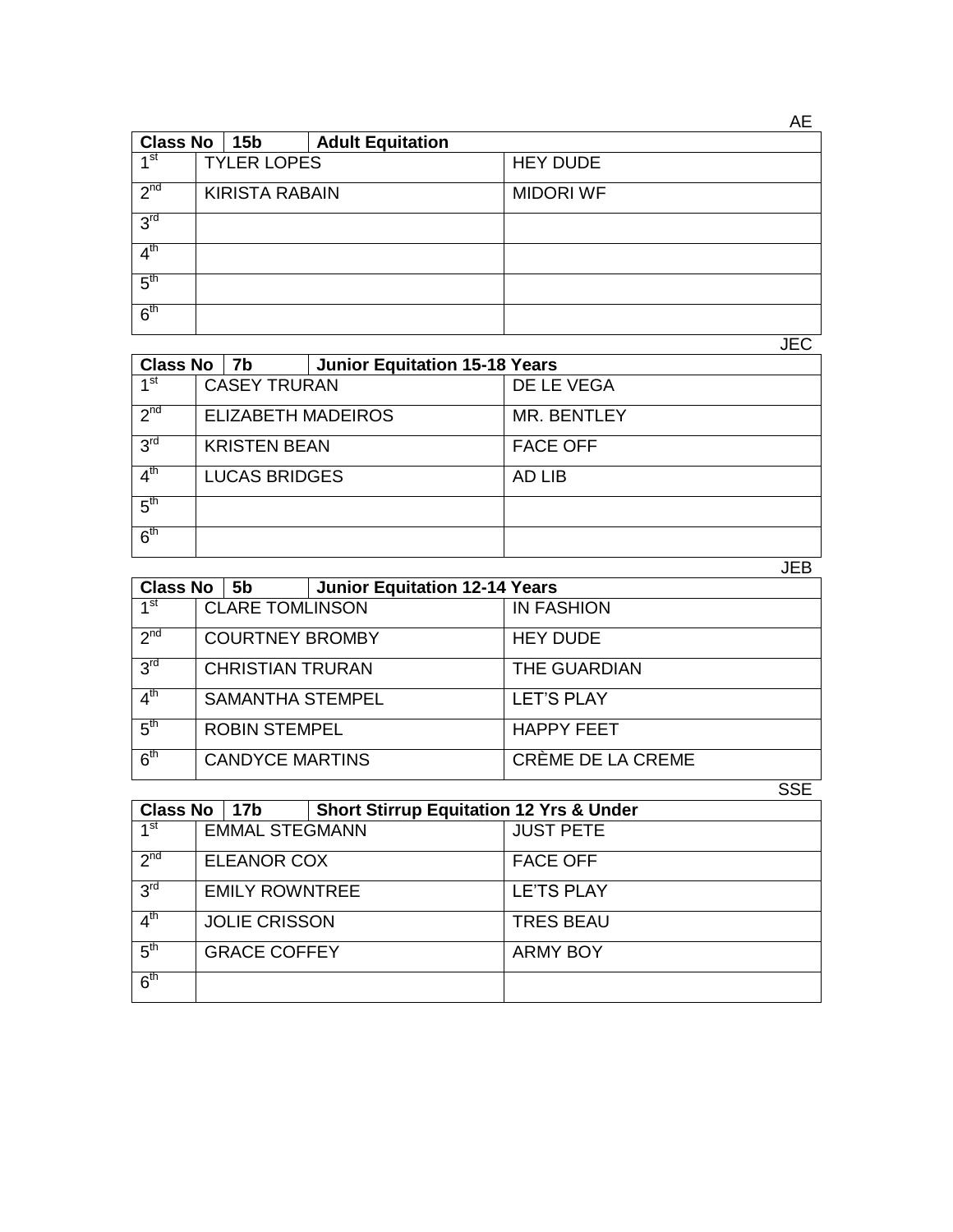| <b>Class No</b> | 6b                     | <b>Junior Equitation Under 12 Years</b> |                    |
|-----------------|------------------------|-----------------------------------------|--------------------|
| 1 <sup>st</sup> | <b>KELSEY AMOS</b>     |                                         | <b>WIRATORO</b>    |
| $2^{nd}$        | <b>AMBER BRIDGES</b>   |                                         | YOU'LL BE AMAZED   |
| 3 <sup>rd</sup> | <b>EMILY COX</b>       |                                         | <b>JUST PETE</b>   |
| 4 <sup>th</sup> | <b>CODY RGO</b>        |                                         | <b>GEMINI</b>      |
| 5 <sup>th</sup> | <b>NICHOLAS LOPES</b>  |                                         | <b>DON'T BLINK</b> |
| 6 <sup>th</sup> | <b>ARIANE WILLMOTT</b> |                                         | DREAM COME TRUE    |

WT

| <b>Class No</b> | <b>Walk &amp; Trot Equitation 10 Years &amp; Under</b><br>4b |                        |
|-----------------|--------------------------------------------------------------|------------------------|
| ⊿ st            | <b>NATALIA TAFUR</b>                                         | <b>EDELWEISS</b>       |
| 2 <sub>nd</sub> | <b>JULIA SLADE</b>                                           | <b>JUST PETE</b>       |
| 3 <sup>rd</sup> | <b>JADEN JOHNSTON</b>                                        | <b>GEMINI</b>          |
| 4 <sup>th</sup> | <b>KATYA WILLIAMSON</b>                                      | <b>SPYDERS DYNASTY</b> |
| 5 <sup>th</sup> | <b>CAMRYN LINES</b>                                          | DREAM COME TRUE        |
| 6 <sup>th</sup> | <b>INDIGO ADAMSON</b>                                        | <b>MAXIMUS</b>         |
|                 |                                                              |                        |

| <b>Class No</b> | 3 <sub>b</sub>   |                            | <b>Lead Line Equitation Under 8 Years</b> |  |
|-----------------|------------------|----------------------------|-------------------------------------------|--|
| 4 st            |                  | <b>LOLA PIMENEL-BARKER</b> | DREAM COME TRUE                           |  |
| 2 <sup>nd</sup> | <b>ALI TAFUR</b> |                            | <b>EDELWEISS</b>                          |  |
| 3 <sup>rd</sup> |                  |                            |                                           |  |
| 4 <sup>th</sup> |                  |                            |                                           |  |
| 5 <sup>th</sup> |                  |                            |                                           |  |
| 6 <sup>th</sup> |                  |                            |                                           |  |
|                 |                  |                            |                                           |  |

| Class No        | 20                   | Horse Jumping 3'3" FEI Art 238.2.2 |                        |  |
|-----------------|----------------------|------------------------------------|------------------------|--|
| ⊿ st            | ALL IN ONE           |                                    | <b>VICKI STEELE</b>    |  |
| 2 <sub>nd</sub> | LAREDO               |                                    | <b>CARLA STEMPEL</b>   |  |
| 3 <sup>rd</sup> | <b>BOOM BOOM POW</b> |                                    | <b>KIRSTEN BEAN</b>    |  |
| 4 <sup>th</sup> | <b>HEY DUDE</b>      |                                    | <b>COURTNEY BROMBY</b> |  |
| 5 <sup>th</sup> | NEW TO THE CITY      |                                    | <b>ABBY BARDGTETT</b>  |  |
| 6 <sup>th</sup> |                      |                                    |                        |  |

JEA